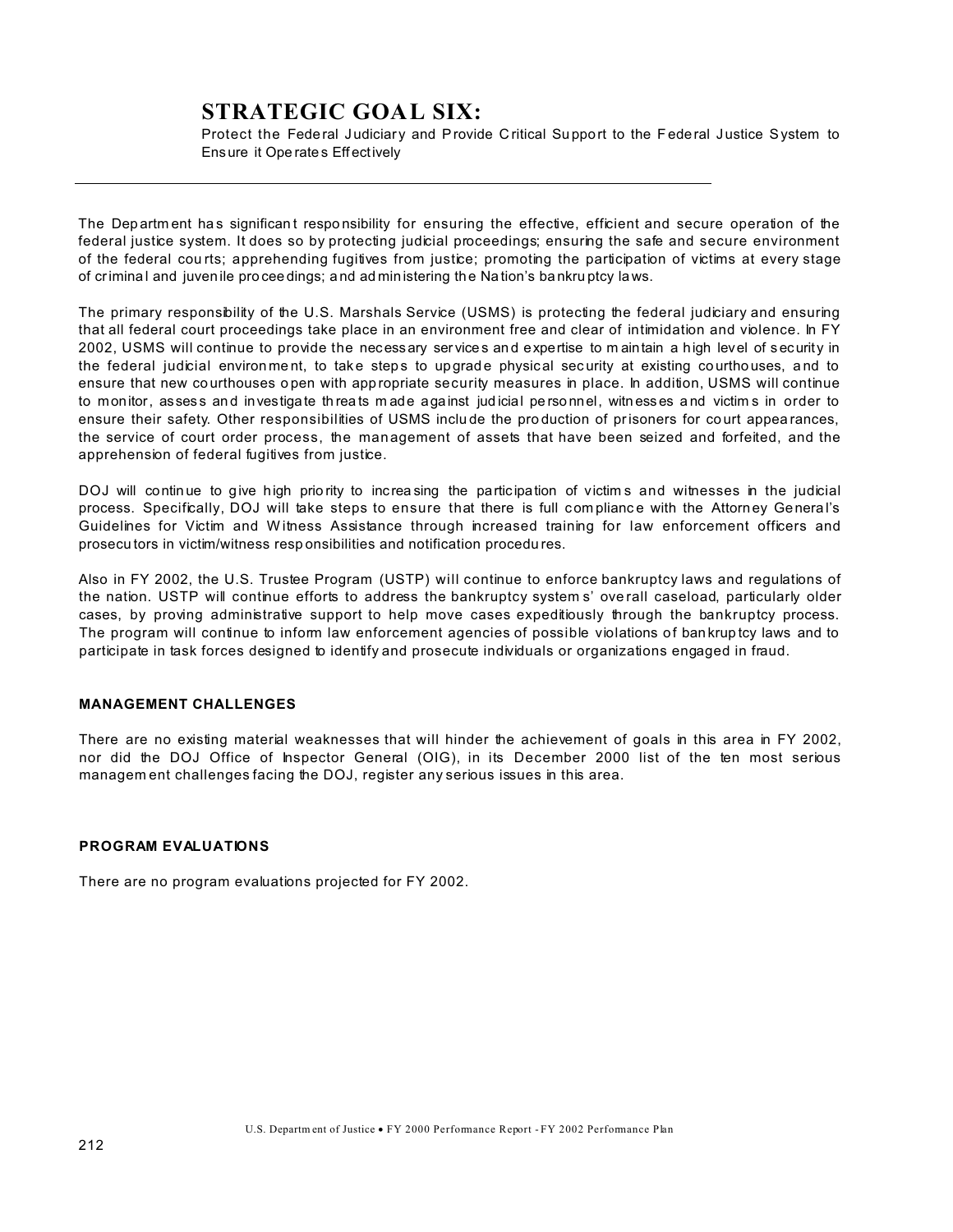# STRATEGIC OBJECTIVE 6.1: PROTECTING THE JUDICIARY Protect judges, witnesses, and other participants in federal judicial proceedings and ensure the safe and secure operation of the federal court system.

Annual Goal 6.1: Protect the participants in judicial proceedings

#### **STRATEGIES**

Monitor, assess and investigate threats made against judges, court person nel, witnesses and victims to stop/deter any potential violence. Meet court security standards.

In FY 2002, DOJ will continue to deter and to respond to, threats to the safety of federal judges, court personnel, witnesses and other participants federal judicial proceedings. Our primary goal is to ensure that no judge, court participant or witness is the victim of assault stemming from involvement in a federal Court proceeding.

Specifically, we will effectively identify, assess, and respond to threats against court personnel and property; enhance the physical security of new and renovated federal courthouse facilities; and

provide for the long-term protection of federal witnesses and their family members.

# **MEANS - Annual Goal 6.1**

#### **Dollars/FTE**

| Appropriation                       | <b>FY 2000</b><br>Obligated |            | FY 2001<br>Enacted |            | FY 2002<br>Requested |      |
|-------------------------------------|-----------------------------|------------|--------------------|------------|----------------------|------|
|                                     | \$ mil                      | <b>FTE</b> | \$ mil             | <b>FTE</b> | \$ mil               | FTE. |
| U.S. Marshals Salaries and Expenses | 388                         | 2919       | 419                | 3134       | 454                  | 3220 |
| U.S. Marshals Construction          | 6                           | 5          | 18                 | 9          |                      |      |
| <b>TOTAL</b>                        | 394                         | 2924       | 437                | 3143       | 461                  | 3229 |

#### **Skills**

USMS Deputy Marshals and Criminal Investigators must be able to plan and develop prisoner transportation routes; identify and react quickly to incidents; analyze and investigate inappropriate communications made against judges and witnesses; investigate threats; cultivate relationships with state and local law enforcement agencies; assess potential risks; devise threat management strategies; and coordinate protective investigations with the FBI.

### Information **Technology**

USMS is in the process of developing one centralized application, the Justice Detainee Information System (JDIS), from its five offender-based applications: the Warrant Information Network, the Prisoner Tracking System, the Automated Prisoner Scheduling System, the Automated Booking Station, and the Prisoner Medical Tracking system. JDIS will allow USMS to manage prisoners and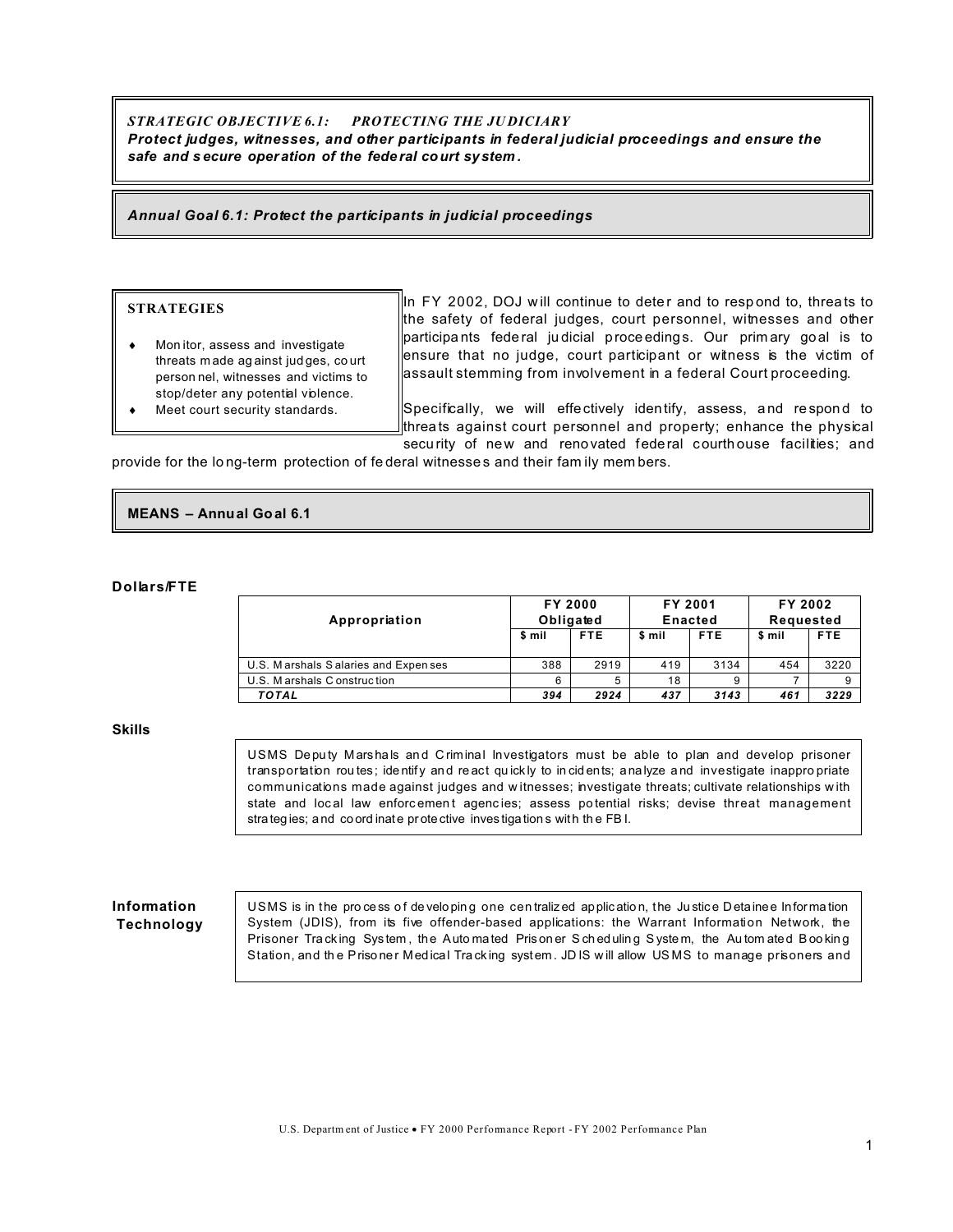# PERFORMANCE ASSES SMENT - Annual Goal 6.1

#### $6.1A$ **Protect Judicial Proceedings**

#### **Background/ Program Objectives:**

USMS maintains the integrity of the judicial security process by: (1) ensuring that each federal judicial facility is secure - physically safe and free from intrusion by technological devices intended to subvert court proceedings; (2) guaranteeing that all federal judges, magistrate judges, bankruptcy judges, prosecutors, witnesses, jurors and other participants, have the ability to conduct uninterrupted proceedings in open and safe environments; (3) maintaining the custody, protection and safety of prisoners brought to court for any type of judicial proceeding; and (4) limiting opportunities for criminals to tamper with evidence or use intimidation, extortion, or bribery to corrupt judicial proce edings.

#### FY 2000 Actual Performance:

**Performance Measure:** Inappropriate Communications and Assaults Against the Judiciary

Actual: 683/0 **Target: 710/0** Discussion: USMS continues to meet its goal of zero assaults against members of the Judiciary despite the significant number of inappropriate communications received. USMS is changing its strategy of trying to distinguish the threats from the quantity of inappropriate communications received, and instead will treat each inappropriate communication as a threat for analysis purposes. USMS believes the indicator of inappropriate communications better captures potential harm to the judiciary then determining which communications would be deemed "threats".

Public Benefit: By properly analyzing inappropriate communications and responding appropriately, USMS aids its employees in protecting the federal judiciary and all participants in the judicial process. Inappropriate communications serve as early warnings of future potential incidents that can then be prevented.

FY 2001 Performance Plan Evaluation: Based on program performance in FY 2000, we expect to achieve the projected FY 2001 goal.

Strategies and Initiatives to Achieve the FY 2002 Goal: USMS provides a high level of security in the federal judicial environment and will take steps to updatephysical security at existing courthouses and ensure that new courthouses open with appropriate security measures. To determine security risk, USMS conducts an assessment of the facility and personnel security requirements. Where a situation is deemed high risk, the USMS district staff develops an operation plan at least one month before the start of the trial. When situations are regarded as extraordinarily high-risk events, Court Security Inspectors prepare operation plans at least one month before trial. USMS also manages the Court Security Officer (CSO) program, through which nearly 27,000 weapons were confiscated at federal court facilities in FY 1999.

Data Collection and Storage: The USMS uses Weekly Activity Reports and Incident Reports from the Judicial Security Division as the data source. In addition, USMS uses the Courthouse Security Survey to determine the level of security deficiencies in USMS controlled space and provide a basis for prioritization for renovations.

Data Validation and Verification: Before data is disseminated via reports, it is checked and verified by the program managers. These reports are collected manually.

Data Limitations: The results of Courthouse Security Survey were collated manually, and entered into a spreadsheet application. Funds have not been available to automate this data into the Courthouse Tracking System, which would include information on all current and planned courthouses.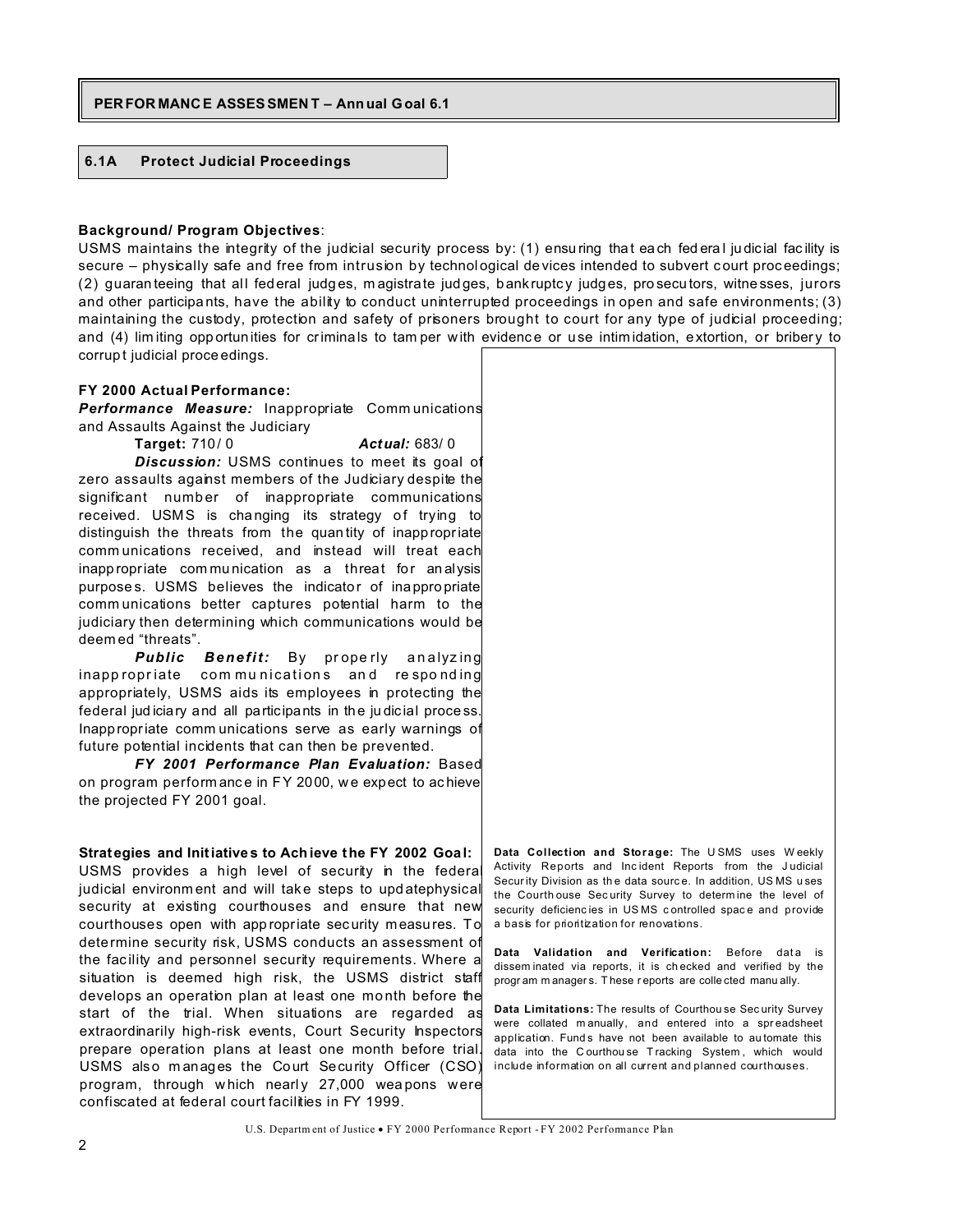In addition, USMS will continue to monitor, assess and investigate inappropriate communications (including threats) made to judicial personnel, witnesses, and victims in order to ensure their safety. USMS Criminal Investigators will also provide protective services at judicial conferences, and additional security measures for high-risk trials, and provide personal security details to address threats made against federal judiciary as nec essa ry.

Through FY 2002, USMS projects that 332 out of 353 courthouse facilities will not meet security standards. For the current national security survey, USMS only included courthouse facilities where USMS pays rent on 250 square feet of space or more (on non-courthouse space) and has prisoner movement requirements. For the FY 2002 national security survey, USMS will encompass all physical issues in courthouse fac ilities by including the U.S. Courts and the Federal Protective Services. This will offer a more complete picture of physical security deficiencies in courthouse facilities. Due to the nature of construction projects and the increased scope of the surve y, USMS plans to conduct the survey every two years (with data and analysis available the following year) assuming funds availability. Although many renovation projects have been initiated, the impact to the national sec urity survey will not be felt for several m ore years as: (1) a renovation project may take several years to complete; (2) completing a renovation project does not en sure that a courthouse facility will meet security standards since several renovation p rojects at one facility may be required; and (3) m ost renovation p rojects are dependent upon GSA's renovation schedule, meaning that any delay with GSA's schedule will consequently delay the U SMS sched ule. F inally, every year, new courthouses are built by GSA, either adding to or replacing existing courthouse facilities. The total number of facilities is currently at 353; it will change in the future. At the conclusion of the survey, the USMS will be in a better position to project the number of courtho use facilities mee ting requirem ents.

#### **Crosscutting Activities:**

USMS works clo sely with the USA, FBI, DEA, INS and BOP as well as non-DOJ agency tenants in buildings housing judicial proceedings. Non-DOJ tenants include the U.S. Postal Service, IRS, and the Social Security Adm inistration. In addition, USMS coordinates and directs the District Courts Security Committee meetings to determine the security needs of the judiciary. These conferences are attended by the U.S. Courts (judges, clerks of the court, probation and p retrial services), the USA and GSA's Federal Protective Services.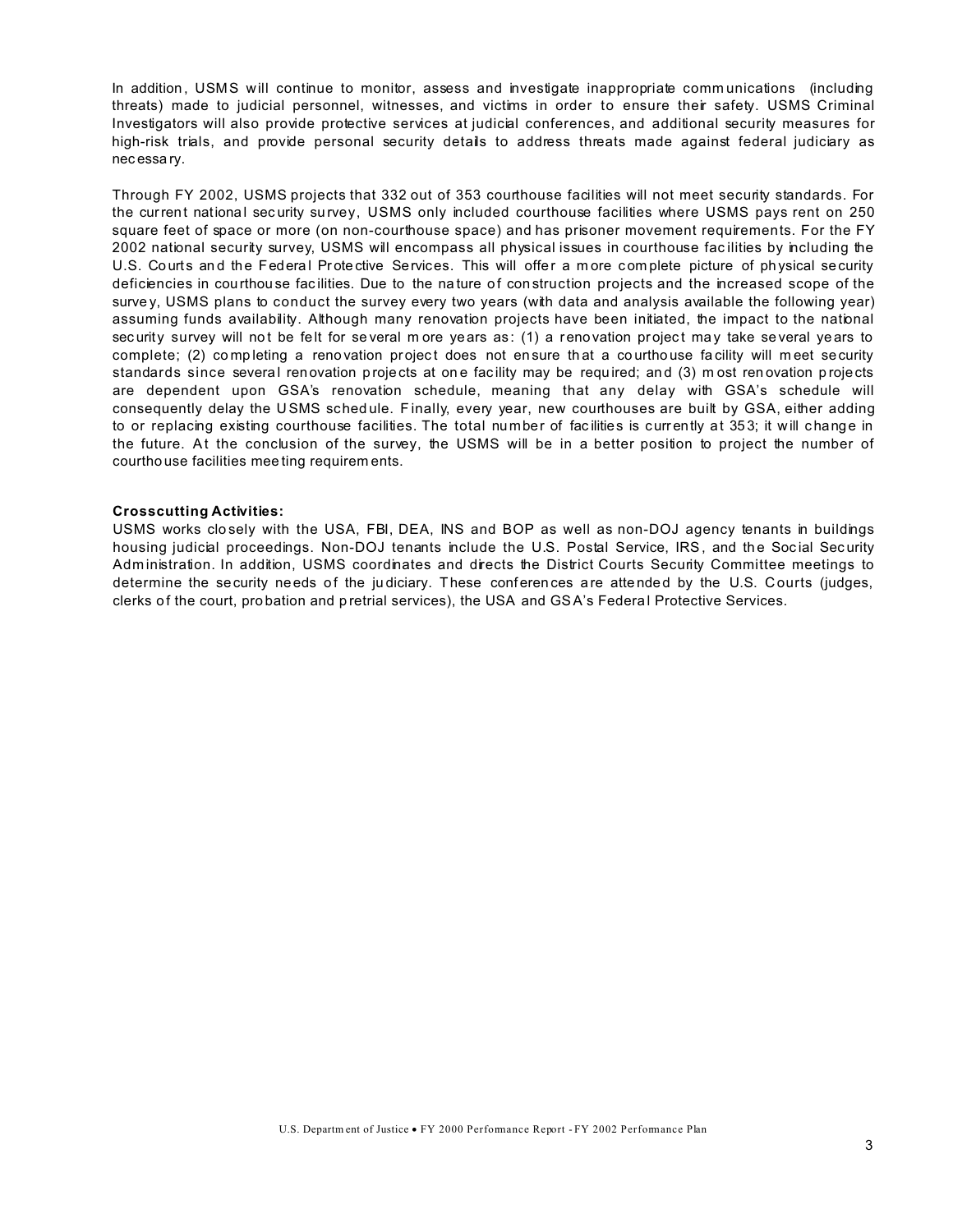*STRATEG IC OBJECT IVE 6.2 FUGUTIVES*

# *Annual Goal 6.2: Apprehend federal fugitives*

#### **STRATEGIES**

Focus on apprehen ding the 15 M ost

In FY 2002, DOJ will focus on apprehending the USMS "15 Most Wanted Fugitives" and major case fugitives. Targeting even larger quantities of fugitives, USMS will oversee USMS district and regional fug itive apprehension cooperative task forces as well as expanding staff detailed ou tside of the United Sta tes.

USMS is de dicated to shortening the time frame required to capture fugitives. The longer it takes to capture a fugitive, the less likely it is that the fugitive will be caught. The other obvious problem is that they are still free to commit more crimes. Due to limited resources, USMS will focus its efforts on major case and violent fugitive cases to ensure that the most dangerous fugitives are brought to justice. To qualify as a major case, it must meet one or more of the following criteria:

A career criminal with a history of violence or weapons convictions.

A major narcotics distributor or manufacturer and those fugitives associated with violent gangs or significant organizations.

A fugitive that has gained district, regional, or international attention, or who has been identified as a special interest case by the Investigative Services Division (ISD) or the DOJ.

A significant state, local or other federal agency case where apprehension authority has been delegated to the USMS.

A significant international fugitive for whom a provisional arrest warrant has been issued.

A fugitive investigation that is supported by ISD with funding, staff, equipment or a task force.

A physical custody escape (walkways from low secu rity facilities are not included).

#### **MEANS – Annual Goal 6.2**

#### **Dollars/FTE**

| Appropriation                        | FY 2000<br>Obligated |            | FY 2001<br>Enacted |            | FY 2002<br>Requested |            |
|--------------------------------------|----------------------|------------|--------------------|------------|----------------------|------------|
|                                      | \$ mil               | <b>FTE</b> | \$ mil             | <b>FTE</b> | \$ mil               | <b>FTE</b> |
| U.S. Marshals Salaries and Expen ses | 107                  | 880        | 112                | 883        | 121                  | 895        |

Skills

**USMS Crimin al Inve stiga tors m ust b e ab le to an alyze a nd in ves tigate inap prop riate communications mad e ag ains t judg es/w itnes ses ; cultiv ate re lation ship s with state and local law enforcement agencies; develop and use informants to get leads to information; gather facts throu gh in tervie w, ob serv ation , interro gatio n, co ntac t inform ant, an alyze records. Foreign language expertise is essential for criminal investigators detailed outside of the**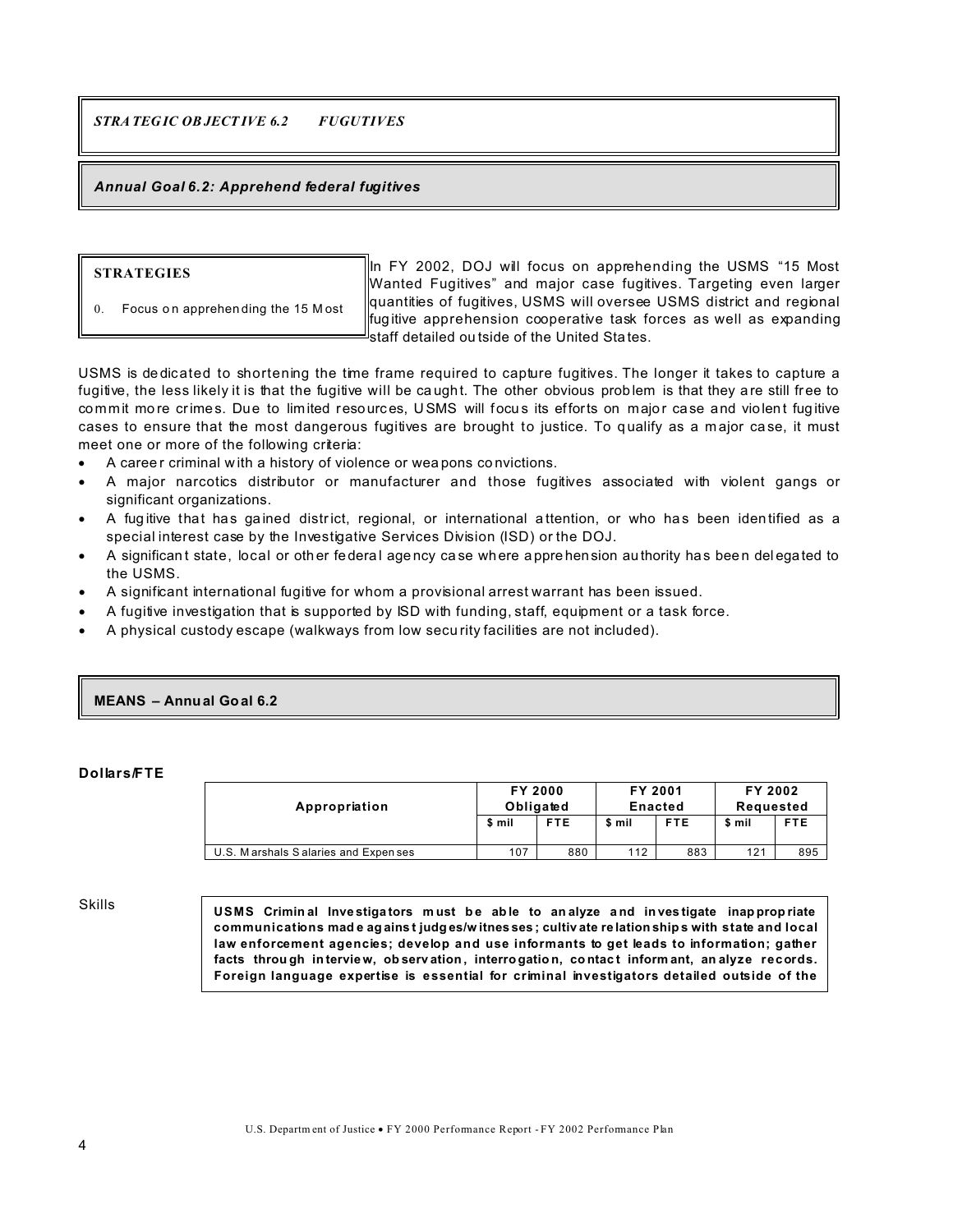# Information Technology

USMS is in the process of developing one centralized application, the Justice Detainee Information System (JDIS), from its five offender-based application; the Warrant Information Network, the Prisoner Tracking System, the Automated Prisoner Scheduling System, the Automated Booking Station, and the Prisoner Medical Tracking. These systems comprise the essential modules of JDIS. Once implemented, it will allow the USMS to manage prisoners and track them through the entire criminal judicial process. The USMS also utilizes several commercial and other agency databases for fugitive in vestigations.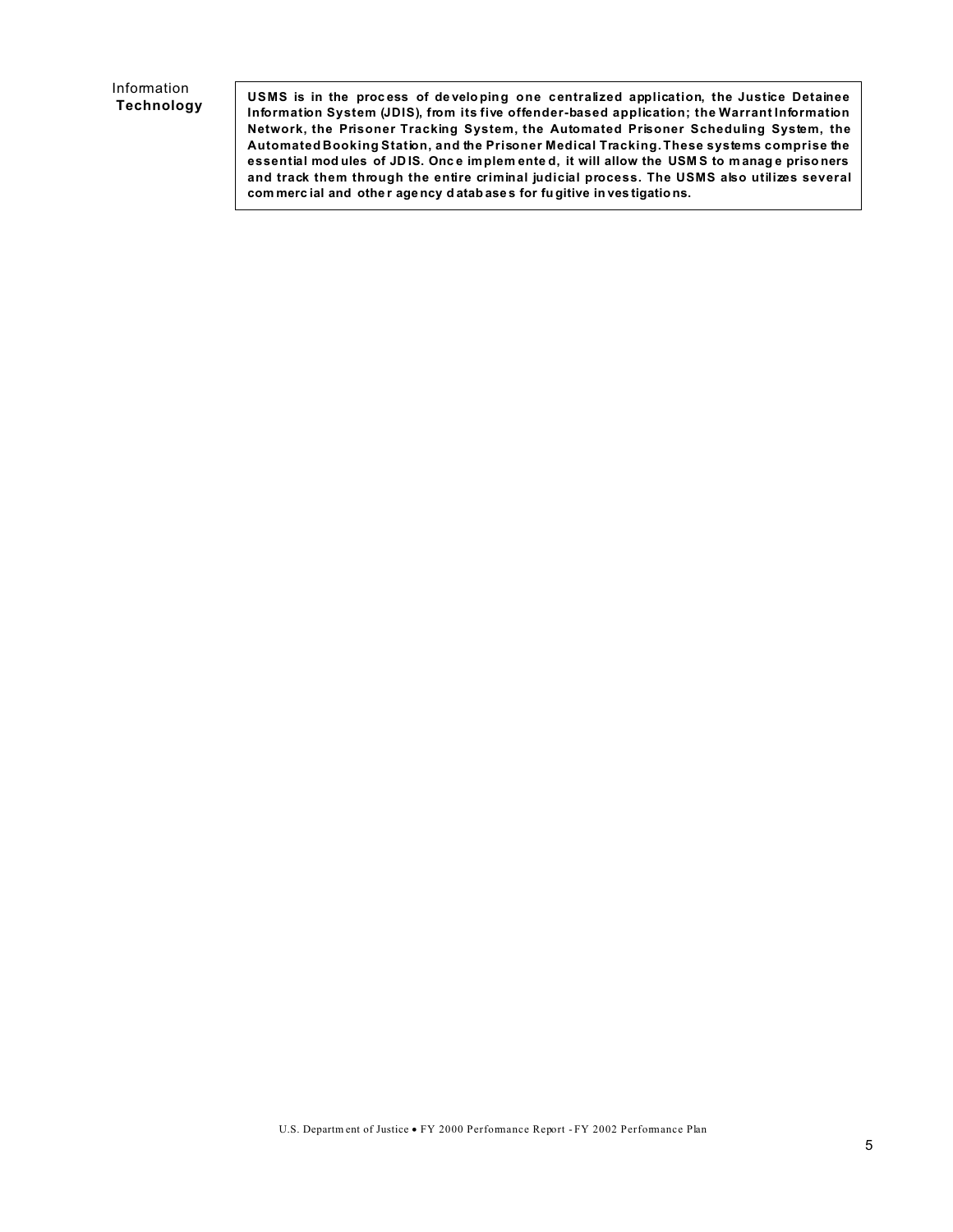#### **PERFOR MANCE ASSESSMEN T – Ann ual Goal 6.2**

# **6.2A Apprehend Federal Fugitives**

#### **Background/ Program Objectives**:

USMS has primary jurisdiction in conducting investigations involving escaped federal prisoners; probation, parole, supervised release and bond default violators; bench warrants; fugitives of agencies without arrest auth ority; and fugitives based on warrants generated during drug investigations. USMS is the primary agency responsible for tracking and extraditing fugitives apprehended in foreign countries who are wanted for prose cution in the U.S., as we ll as a ppre hending fu gitives in the U .S. wan ted by fo reign n ations.

Although USMS is very successful at apprehending fugitives, sometimes a fugitive is not caught immediately. This results in a warrant backlog. Often this is the result of a lack of unique identifying information. If a prisoner fails to appear for a court case and becomes a fugitive, there is frequently not a significant source of investigative information available. Investigating fugitives that were indicted but never arrested is another challenge for the USMS, as the information on the offender may be incomplete. Additionally, if an offender escapes to another country, assistance from the foreign country can be limited.

# **FY 2000 Actual Performance:**

*Performance Measure:* Warrants Cleared *Target:* Class I Warrants = 29,000 Class II Warrants = 33,000 Backlog = 7,776 *Actual:* Class I Warrants = 28,302 Class II Warrants = 27,889 Backlog =  $9,542$ 

*Discussion:* In FY 1999, the USMS identified funding shortf alls in several program are as that resulted in a hiring freeze. This hiring freeze resulted in less staff available to work warrants and affected the ability of the USMS to m eet targets.

**Public Benefit:** USMS strives to support the Judicial system in the most efficient and comprehensive ways possible. By bringing fugitives to justice we are ensuring that justice is served and the public is not exposed to further risk of crime. Unless potential fug itives are convinced that they will be caught if they flee, there exists further possibility that they will flee. The fugitive program is essential to the successful operation of the Federal Justice System.

*FY 2001 Performance Plan Evaluation:* Based on program p erformance in FY 20 00, w e expect to ac hieve the projected FY 2001 goal.

**Data Collection and Storage:** The U SMS fugitive workload data is maintained in the W arrant Inform ation Network s ystem (WIN). WIN data is entered by USMS Criminal Investigators. Upon receiving a warrant, the USMS Criminal Investigators access the National Crime Information Center (NCIC) through W IN to look for previous criminal information. W IN is up dated as new information is collected and stored centrally at USMS headquarters and is accessible to all 94 districts. **Data Validation and Verification:** Data is verified by a random samp ling of NCIC records that are generated by the

FBI. ISD coordinates with district offices to verify that warrants are validated against the s igned paper rec ords. ISD then

forwards the validated records back to NCIC. **Data Limitations:** None know n at this time.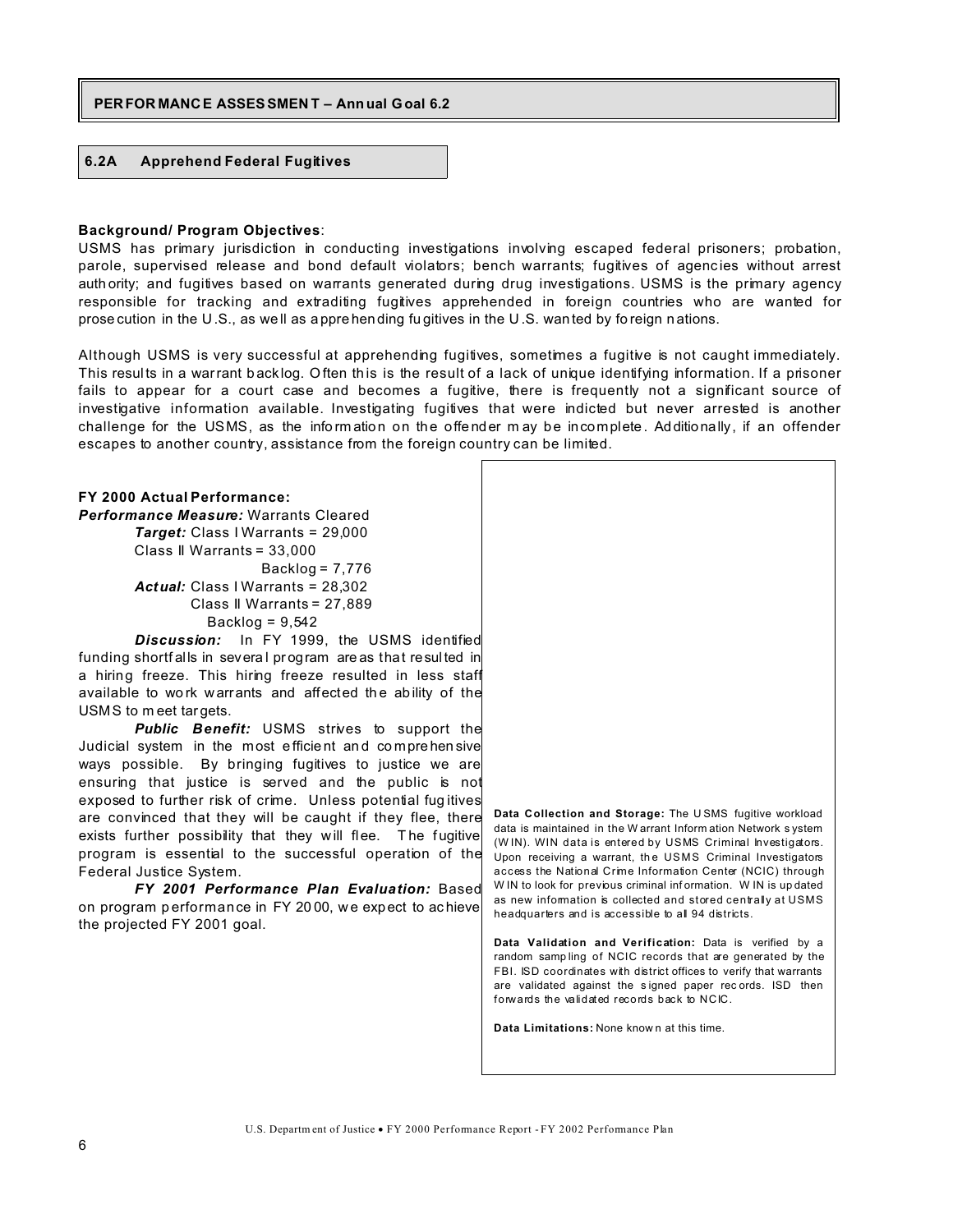*Performance Measure:* Average Number of Days for Fugitive Arrest

*Target***:** NA **Actual:** Major Case = 64 Violent Fugitives = 179 Non-Violent Fugitives = 218

*Discussion***:** Because this indicator was refined this year to be more specific by fugitive category, there were no targets. The actual data creates the baseline for establishing future targets. Since no addition al fun ding is anticipated in FY 2001 and FY 2002 for the Fugitive program, the targets for these years will remain the same as the baseline year. USMS has focused its fugitive strategy on m ajor ca ses and violent fu gitives as oppose d to all fugitives to capture the m ost dangerous fugitives first.

*Public Benefit:* The successful capture of a fugitive can be directly proportional to the number of days they are at large. The longer the investigation takes, the more likely the fugitive will not be caught. By concentrating resources on recent cases first the USMS increases its capture rate. By taking the fugitives off the street faster USMS also reduces the reoccurrence of crime.

*FY 2001 Performance Plan Evaluation:* Based on prog ram perform ance in FY 2000, we expe ct to achieve the projected FY 2001 goal.

#### **Strat egies and Initiative s to Ach ieve the FY 2002 Goa l:**

In FY 2002, DOJ will continue to apprehend Class 1 fugitives as quick ly as p ossib le a nd d ecr ease the fugitive caseload. A Class 1 warrant is a felony warrant for which USMS has prima ry respo nsibility. USMS attemp ts to clear

85 percent of the new Class 1 warrants within one year and targets the reduction of the fugitive backlog (warr ants over one year old) by three percent. Class 2 warrants are felony offenses for which other law enforcement agencies have primary responsibility. USMS classifies felony fugitive warrants into three categories: (1) fugitives with violent criminal convictions; (2) fugitives wanted on drug-related charges; and (3) all other felony fugitives. A warrant can be cleared by arrest, a USA dismissal, or a detainer, or purged for reasons such as death of the fugitive.

#### **Crosscutting Activities:**

USMS works closely with the USC, IRS' Criminal Investigations Division (CID), DEA, and OCDETF in the handling of warrants. It has established liaisons with DEA, HIDTA, OCDETF, NDIC, INTERPOL, and OIA. In addition, USMS works with state and local governments to assist in closing their warrants. USMS has Memoranda of Understanding to assume both administration and apprehension responsibility for agency fugitives with the following: DEA, IRS/CID, Food and Drug Adm inistration's Office of Criminal Investigations, U.S. Customs, Naval Criminal Investigative Ser vice, Air Force Office of Special Investigations, the Department of Agriculture's Office of the Inspector General (OIG), the DOJ/OIG, Social Security Administration's OIG, and the Defen se Crimina l Investigative Service.

*Data Collection and Storage: The USMS fugitive workload data is ma inta ined in the Warrant Information Network system (WIN). WIN data is entered by USMS Criminal Investigators. Upon receiving a warrant, the USMS Criminal Investigators access the National Crime Information Center (NCIC) through W IN to look for p rev ious crim inal in form atio n. W IN is updated as new information is collected. W IN d ata is s tor ed ce ntr ally at USMS headquarters and is accessible to all 94 districts.*

*Data Validation and Verification: Data is verified by a random sampling of NCIC records that are generated by the FB I. The USMS Information Services Division coordinates with district offices to verify tha t warra nts are validated against the signed paper record s. IS D then forwards the validated records back to NCIC.*

*Data Limitations: None known at this time.*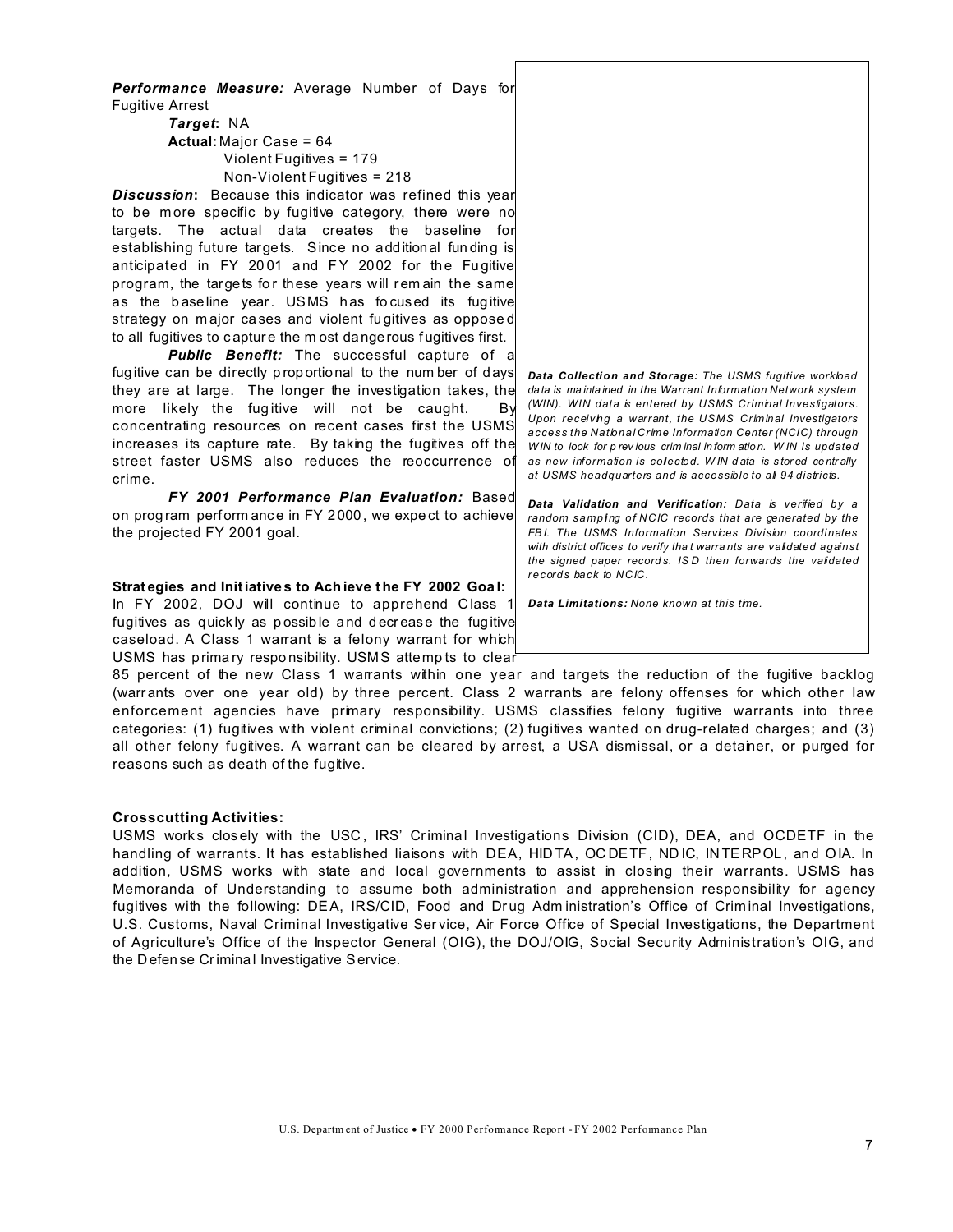*STRATEGIC OBJECTIVE 6.3: VICTIMS AND WITNESSES*

*Annual Goal 6.3: Provide timely notification to victims and witnesses and assist victims and witnesses in their participation in the criminal justice process.*

| <b>STRATEGIES</b>                       |        |
|-----------------------------------------|--------|
|                                         | iustic |
| Ensure that all federal law             | betw   |
|                                         | lcan   |
| enforcement officers and prosecutors    |        |
| are trained in victim/witness           | feder  |
| responsibilities.                       | land   |
| Facilitate the participation of victims | iustic |
| and witnesses by providing timely       |        |
| notification, emergency assistance      |        |
| and other means.                        |        |

 $\mathbb I$ Victims and witnesses play a central role in the federal criminal e system. Their participation often makes the difference een a conviction and an acquittal. Yet being a victim or witness be an overwhelming and traumatic experience. Prior to recent ral and state legisla tion making impro vem ents in how victims witnesses are treated, some felt re-victimized by a criminal the system the y perceived as insensitive to their needs.

Attomey General's Guidelines for Victim and Witness stance set forth DOJ requirements and policies regarding the **treatment** of victims and witnesses. They recognize that federal

criminal justice personnel, including investigators, prosecutors and correctional officers, have a special respo nsibility to treat victims and witnesses of federal crimes fairly by enforcing their rights, properly including them in criminal justice system processe s, and referring them to the appro priate services.

Employees whose res ponsib ilities inc lude conta ct with c rim e victims and witnesses receive a copy of the guidelines and attend, at a minimum, a one hour training session concerning the guidelines and victim and witness rights within 60 days of assuming these responsibilities. Current employees whose responsibilities include contact with crime victims and witnesses receive the same training.

DOJ, through the USAs, employs victim-witness coordinators in each of the 94 fed eral judicial districts. Victimwitness coordinators play a crucial role in increasing the participation and c oopera tion of victims and witnesses. They help implement the guide lines, ensure that those involved in working with victims and witnesses are properly trained, and help victims and witnesses from a wide range of socioeconom ic backgrounds, cultures, and ethnic groups understand their rights and their role as key participants in the federal criminal justice process.

# **MEANS – Annual Goal 6.3**

#### **Dollars/FTE**

|                                              | <b>FY 2000</b><br>Obligated |            | FY 2001<br><b>Enacted</b> |            | FY 2002<br>Requested |            |
|----------------------------------------------|-----------------------------|------------|---------------------------|------------|----------------------|------------|
| Appropriation                                |                             |            |                           |            |                      |            |
|                                              | \$ mil                      | <b>FTE</b> | \$ mil                    | <b>FTE</b> | \$ mil               | <b>FTE</b> |
|                                              |                             |            |                           |            |                      |            |
| U.S. Attorneys                               | 12                          | 91         | 13                        | 96         | 13                   | 98         |
| INS D etention Fees & Expenses of W itnesses | 110                         | 0          | 125                       | 0          | 156                  |            |
|                                              |                             |            |                           |            |                      |            |
| <b>TOTAL</b>                                 | 122                         | 91         | 138                       | 96         | 169                  | 98         |

Skills

**Victims/Witness Coordinators need to be familiar with the federal litigation process,**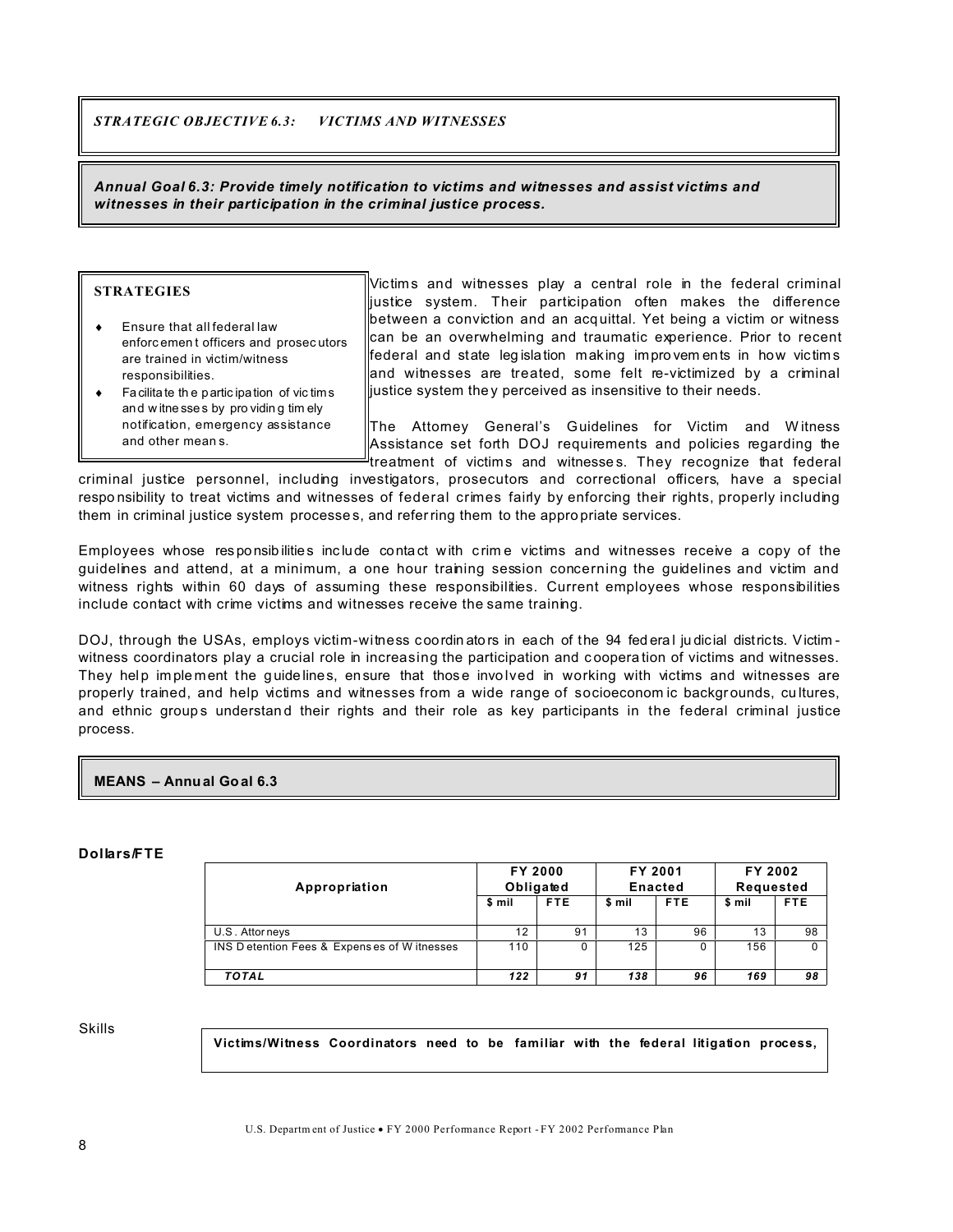**Technology** 

Information **USAs rely on the LIONS case management system. However, a new system under**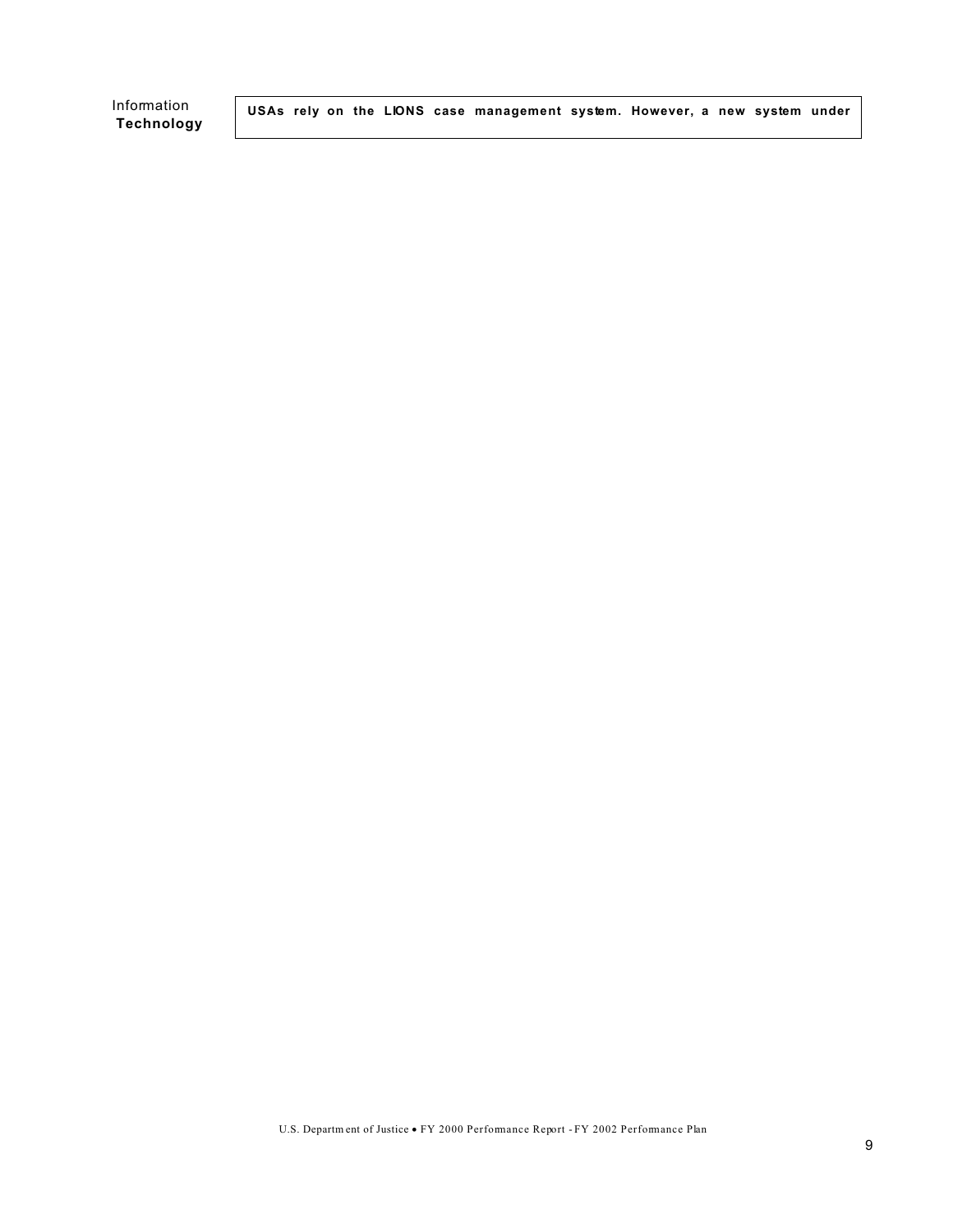#### $6.3A$ Assist Victims and Witnesses in their Participation in the Criminal Justice Process

#### **Background/ Program Objectives:**

While we do not provide services such as counseling and compensation to victims of crime, our coordinators assist victims through all stages of the criminal justice process. The Victim-Witness Coordinators provide information on the status of the case and provide referrals to crisis counseling victim compensation programs and victim assistance programs. When no other resources are available, the Victim-Witness Coordinators can provide funding for emergency needs from the Crime Victims Assistance Fund. These emergency needs include transportation costs to and from court, translation services and emergency child care or shelter.

In order to assist witnesses with their participation in the federal criminal justice system, we will provide information on court dates and times and keep them updated on any schedule change when possible. We will also provide emergency witness assistance to witnesses where the more formal security programs, administered under the provisions of the Witness Security Reform Act, are not available or are inappropriate. The purpose of this program is not to provide physical protection for witnesses; it is to address a witness' fears about assisting the government and seeks to promote their peace of mind when they have relevant inform ation to contribute, thereby enhancing their ability to testify.

# Strategies and Initiatives to Achieve the FY 2002 Goal: In order to assist victims, we will first provide referrals to

state and local agencies and victim organizations. When no other resources are available, we will provide funding for emergency needs including: crisis intervention; emergency food, clothing, legal assistance and medical services; temporary housing; necessary and reasonable transportation and per diem expenses to enable a parent to recover a kidnapped child; and services that assist a victim in participating in judicial proceedings such as necessary and reasonable transportation to court; emergency child care; and interpreters. We will also provide transportation expenses to secondary victims such as spouses and family members for the purpose of providing support when the primary victim is a child, deceased, or where the victim is incompetent or incapacitated.

In order to assist witnesses with their participation in the federal criminal justice system, we will provide notification of case events to all witnesses when possible. Also, when a witness is fearful in assisting the federal government, the Emergency Witness Assistance Program will be accessed for emergency needs. These funds are use to provide: transportation, housing, moving and subsistence expenses to enable a witness to leave their neighborhood, town, city



this goal includes data from the Executive Office for U.S. Attorney's LECC/Victim-Witness staff. Referral and notific ation information is reported on a survey.

Data Validation and Verification: Data is reviewed and approved by knowledgeable personnel. Information is upda ted per jodica llv.

Data Limitations: This method of collection will be replaced by a comprehensive automated victim information and notification system in FY 2001.

or state temporarily; and other transportation costs as reasonably necessary, for school, immediate medical or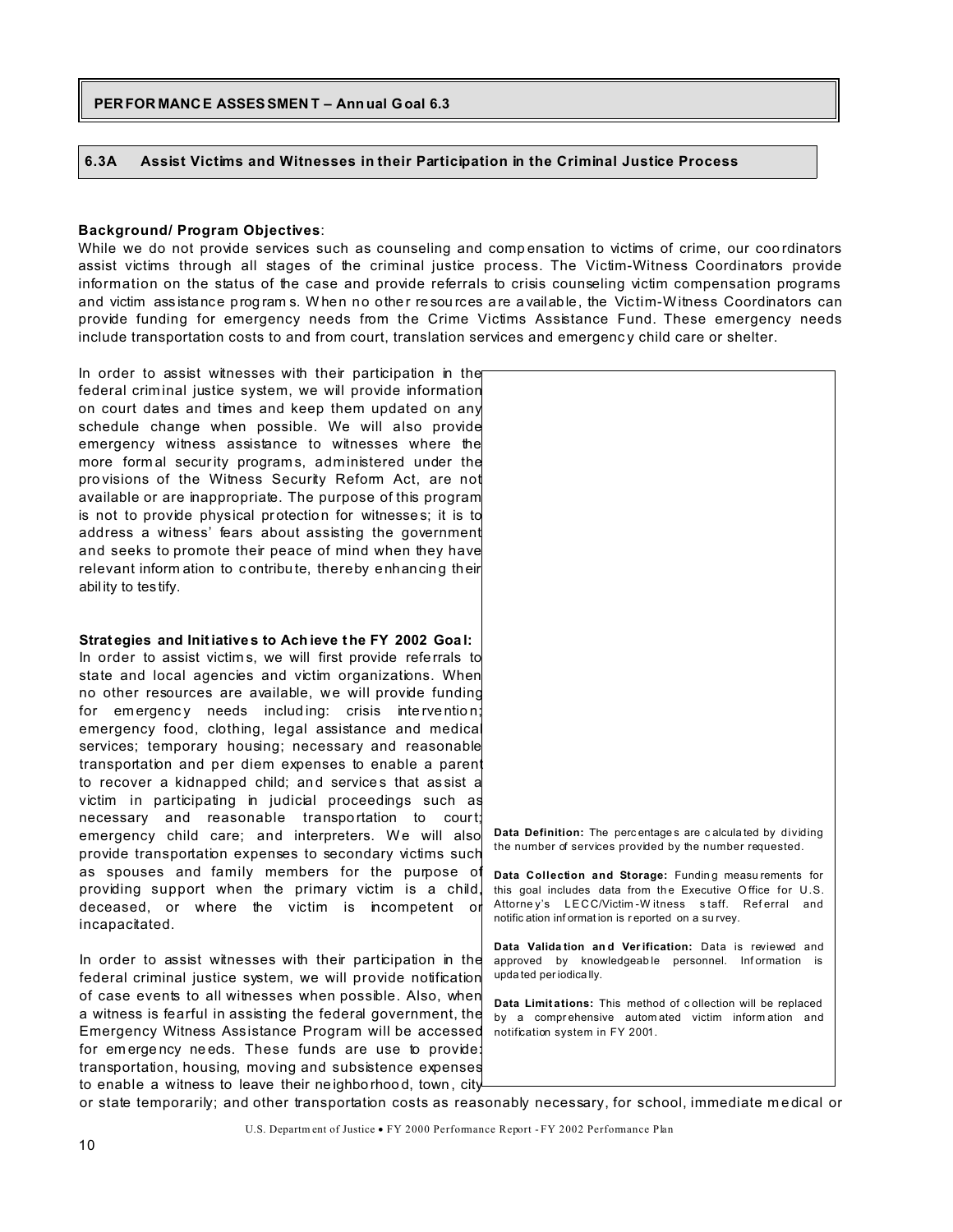counseling needs. The funds are limited to intimidated victims or witnesses and cannot be used solely because the witness is indigent or requires services. This assistance is limited to 30 days and \$4,000 per witness unless there are extenuating circum stances.

#### **Crosscutting Activities:**

Investigative agencies, particularly DEA and FBI, coordinate with the USAOs throughout the country to ensure that victims and witnesses are served. The USAOs provide training and information to state and local points of contact on topics such as family violence in Indian Country, victim-witness roles and responsibilities, and interviewing child witnesses. We will continue these and other efforts to build relationships and foster coopera tion.

The Office of Victims of Crime in the Office of Justice Programs provides leadership and assistance in victims and witness matters to both Justice and non-Justice fed eral agencies including the Department of Treasury, State, Defense and Interior.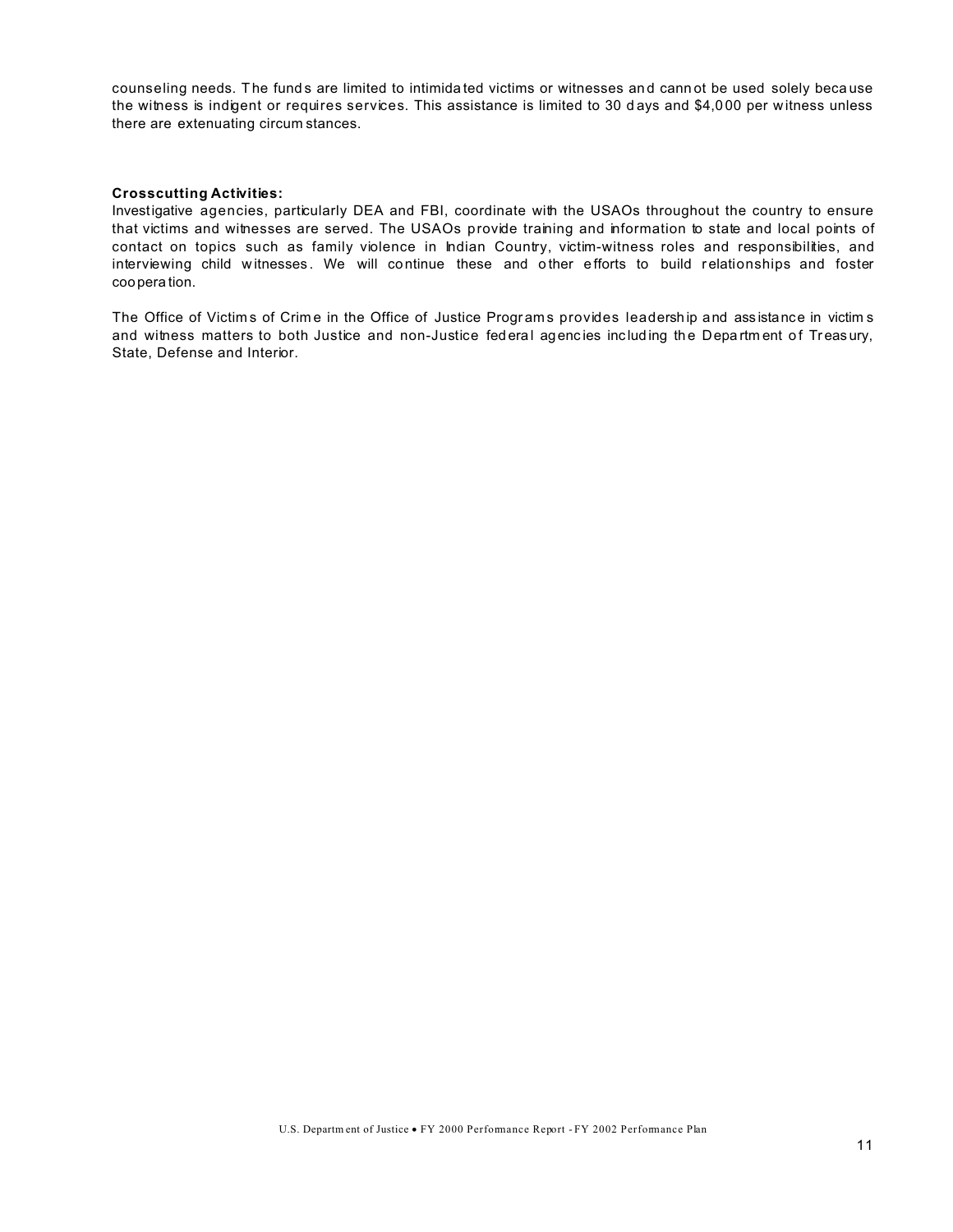#### **Background/ Program Objectives:**

Proper notification allows the victim or witness the opportunity to prepare to participate in the judicial process. The prosecutor's case is enhanced by having a witness available and prepared to testify. Notification also enables victims and witnesses to make preparation for absences from their jobs, family and other responsibilities. The Department is developing a Victim Notification System (VNS) which will include a call center where victims can access automated case information via a toll free number. This system will play an

important role in bridging any gap in information provided to victims during the different stages of the judicial process.

#### FY 1999 Actual Performance:

**Performance Measure:** % of Districts with a Victim Notifications Process - Discontinued.

> Target: 70% Actual: 96%

Discussion: Each U.S. Attorney's Office has a Victim-Witness Coordinator who works closely with the office to develop and maintain a notification process. District manuals have been developed to assist the offices in maintaining their notification processes. In addition to these manuals, site assistance has been provided to districts that have requested assistance in developing and/or restructuring their process. Formal and informal training on victim notification has been conducted throughout the year.

**Public Benefit:** The Victim-Witness program in the U.S. Attorneys' Offices assists victims and witness in participating in the criminal justice system. By providing victims and witnesses with timely notification of case events, court dates, and scheduled appearances for testim ony, they are able to make arrangements to allow them to participate in the process.

FY 2001 Performance Plan Evaluation: Based on program performance in FY 1999, we will complete our objective in FY 2001, therefore, this indicator will be discontinued at that point.

#### Strategies and Initiatives to Achieve the FY 2002 Goal:

VNS will allow individuals to become more aware of the status of their case as it moves through the various stages of the criminal justice system by providing notification to victim s of crime by either letter, outgoing calls or incoming calls through the center. The victim may call the center and receive (in English or Spanish) an automated response providing information on the latest event in their case. Case events include the arrest of a defendant, initial appearance of a defendant in court, trial date of a case, and sentencing of a defendant. An operator is available to offer assistance. The call center can also generate outbound calls to the victims with the latest updates on the case by generating: written notification, a facsimile notification, an e-mail, and pager notification.

VNS will be deployed in December, 2001. Although our true objective is to achieve 100% timely notification, we



Data Validation and Verification: Data is reviewed and approved by knowledgeable personnel. Information is update period ically.

Data Limitations: Data reporting is currently lagging one year. This method of collection will be replaced by the VNS in FY 2001.

Data Collection and Storage: The data will be collected in standard format in the VNS application and stored at the Justice Data Center.

Data Validation and Verification: The data will be verified by the agency providing the data. At the onset, the information is placed in the system by the FBI and updated as necessary through the prosecution stage by USAO staff.

Data Limitations: The data will only include identified victims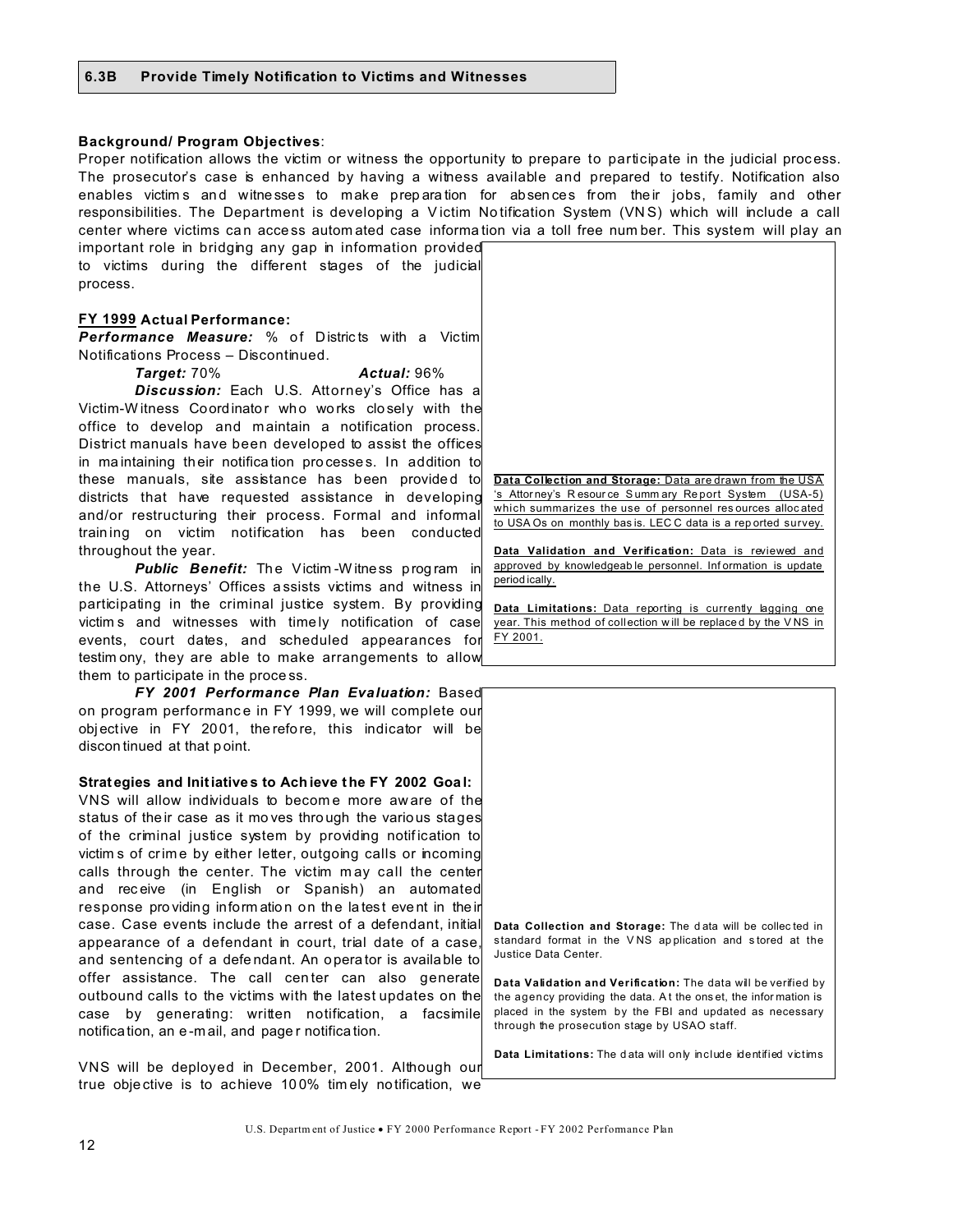anticipate the routine problems associated with the first year of operation for any new system and have therefore established our target for FY2002 at 85%.

#### **Crosscutting Activities:**

Investigative agencies, particularly DEA and FBI, coordinate with the USAOs throughout the country to ensure that victims and witnesses are served. The USAOs provide training and information to state and local points of contact on topics such as fam ily vio lence in Indian Country, victim-witness roles and responsibilities, and interviewing child witnesses. We will continue these and other efforts to build relationships and foster cooperation.

The Office of Victims of Crime in the Office of Justice Programs provides leadership and assistance in victims and witness matters to both Justice and non-Justice federal agencies including the Departments of Treasury, State, Defense, and the Interior.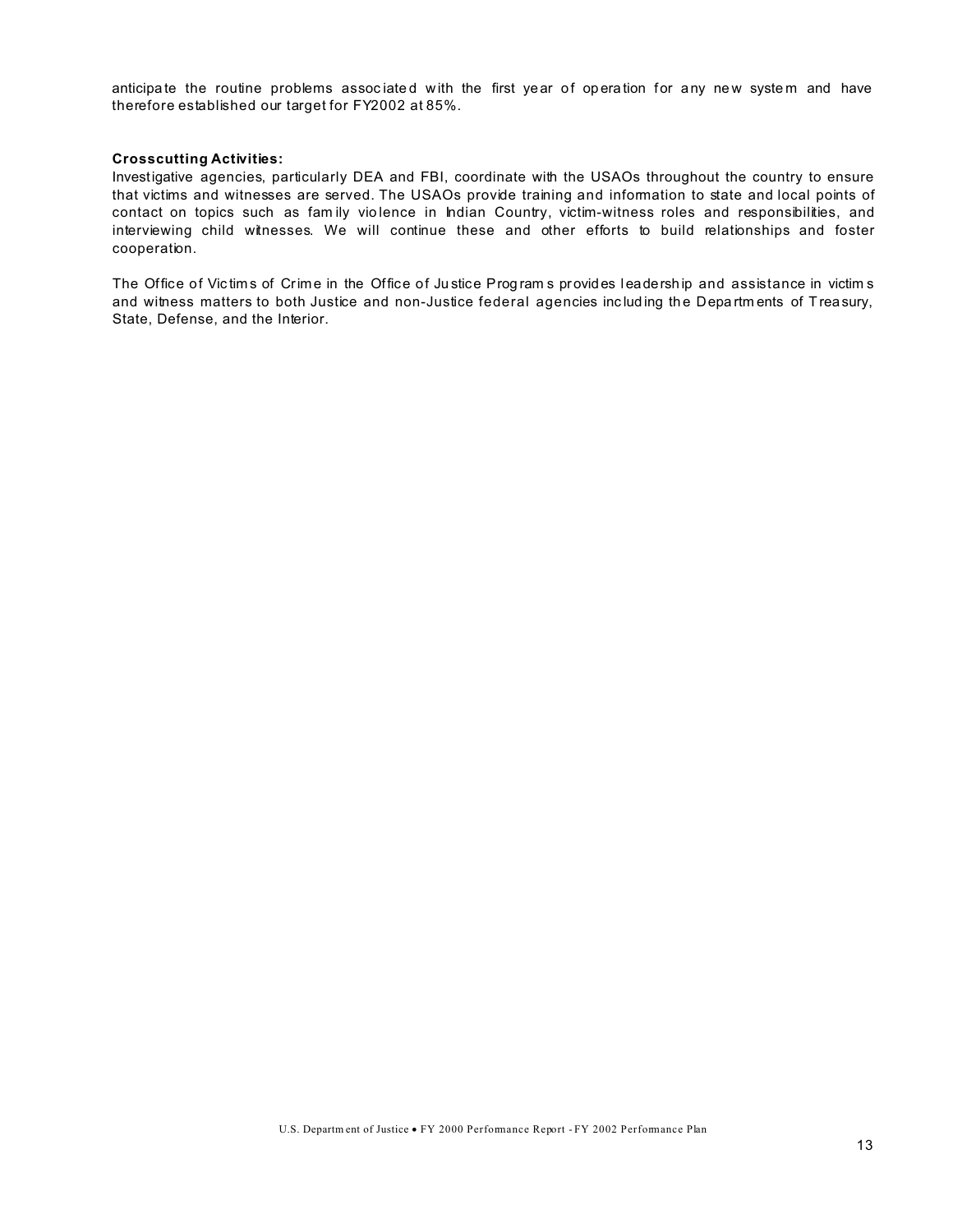*Annual Goal 6.4: Ensure bankruptcy cases move effectively and efficiently through the bankruptcy system while maximizing the return of estate assets to creditors.*

#### **STRATEGIES**

Pro vide ad ministrative su ppo rt to m ove cases efficiently and effectively through the bankrup tcy process. Ensure that parties adhere to standards of the law an d po lice for embe zzlemen t, fraud and other abu ses. Maximize the re turn of es tate assets to creditors. Improve the accuracy of data and information on bank ruptcy case administration and operation of the

bankrup tcy system to assess

performance.

In FY 2002, DOJ, through the United States Trustee Program (USTP), will continue to enforce the bankruptcy laws and regulations of the Nation. USTP will continue its efforts to provid e adm inistra tive support to m ove cases efficiently and expeditiously through the bankruptcy process, emphasizing the particular need to close old cases. The program will continue to inform law enforcement agencies of possible violations of bankruptcy laws and continue to participate in task forces designed to identify and prose cute individuals or organizations engaged in bankruptcy fraud. Neither the program nor anyone within the bankruptcy com mu nity has a true sense of how pervasive fraud is within the bankrup tcy system .

The need for integrity is particularly resonant in bankruptcy because the system depends on honesty and full disclosure by debtors, creditors, and professionals in order to resolve disputes

and to distribute money and property. The establishment of a National Bankruptcy Fraud Working Group, in FY 1999, marked a significant milestone toward addressing this issue. The Working Group coordinates a national response to bankruptcy fraud issues, facilitates proactive national investigations, assists districts in establishing local bankruptcy fraud task forces, tracks all bankruptcy fraud referrals and convictions, and develops training programs on bankruptcy fraud. The USTP will also work towards maximizing the return of estate assets to creditors by maintaining and promoting uniform fee and expense guidelines relating to the employment of professionals and others in the bankruptcy system, as well as continue other forms of oversight. In addition, the program will continue its efforts to be a resource for accurate information and practical analysis about the operation of the bankruptcy system.

#### **MEANS – Annual Goal 6.4**

#### **Dollars/FTE**

| Appropriation                  | <b>FY 2000</b><br>Obligated |            | FY 2001<br>Enacted |            | FY 2002<br>Requested |            |
|--------------------------------|-----------------------------|------------|--------------------|------------|----------------------|------------|
|                                | \$ mil                      | <b>FTE</b> | \$ mil             | <b>FTE</b> | \$ mil               | <b>FTE</b> |
| U.S. T<br>rustees <sup>.</sup> | 122                         | 1009       | 126                | 1017       | 154                  | 1110       |

Skills

**Staff mus t hav e finan cial, an alytical, and audit skills. Other key competencies include: expertise in bankruptcy law, criminal statutes, investigative techniques, and strong writing abilities. Support personnel must have automation expertise, management and administrative**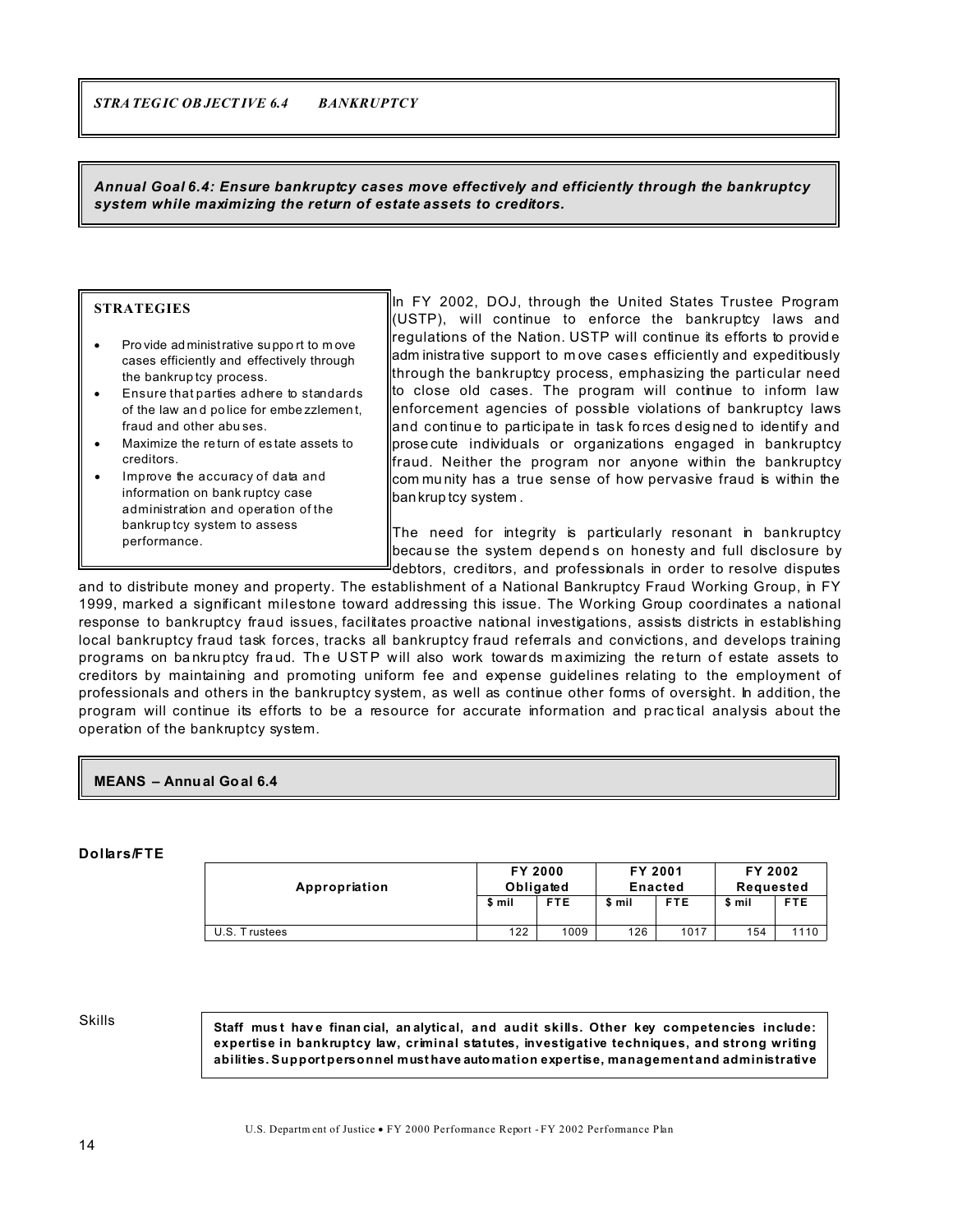Information  **Technology** 

**Operations rely upon the Justice Consolidated Office Network (JCON), office automation products, various database systems, and a legacy case management system operating on mini-computers, as well as notebook PCs and laptops.**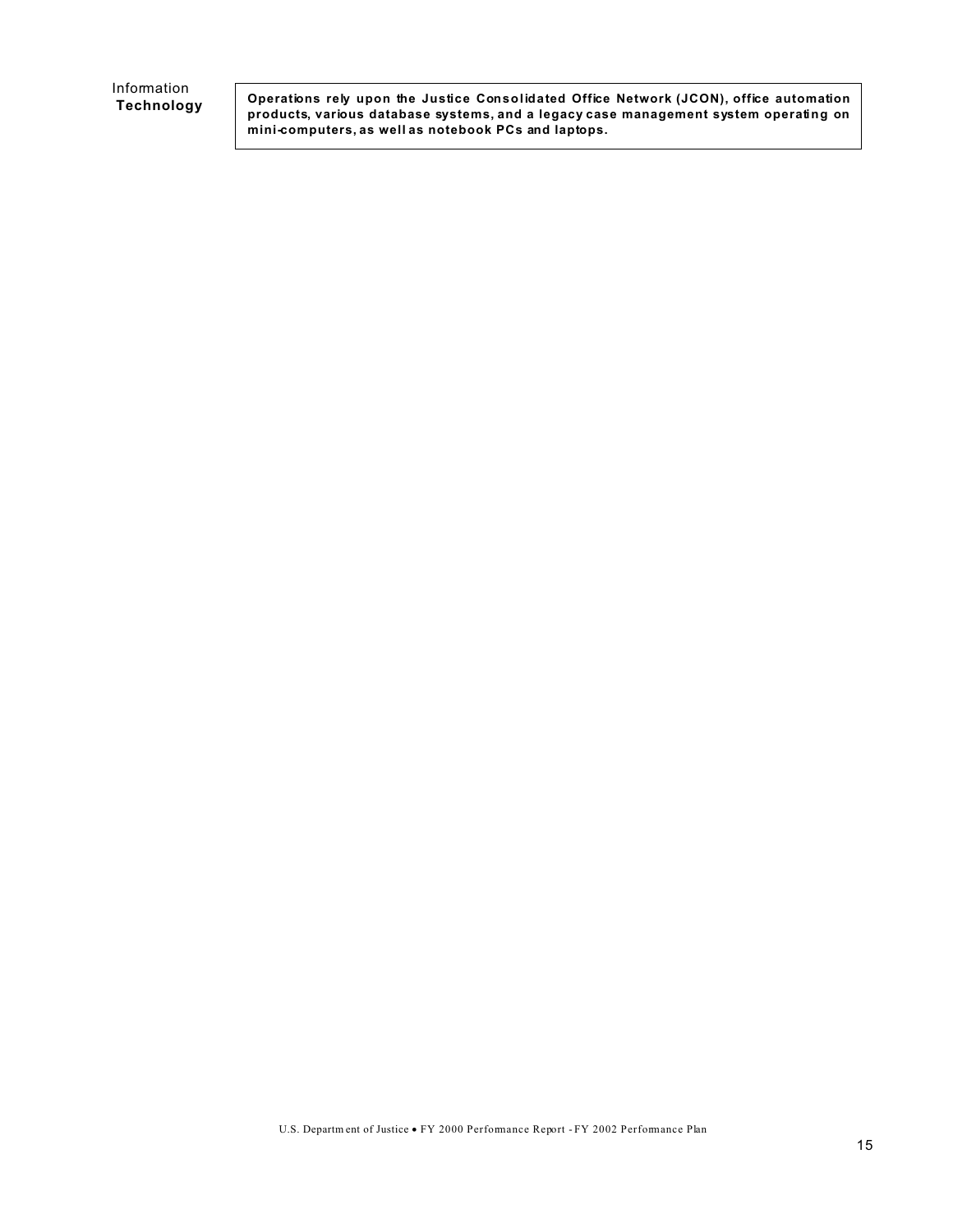### **PERFOR MANCE ASSESSMEN T – Ann ual Goal 6.4**

#### **6.4A Ensure Cases Move Effectively and Efficiently Through the Bankruptcy System**

#### **Background/ Program Objectives**:

The General Accounting Office noted in a July 1994 report that "at almost every level of case size, the longer a case takes to close the smaller the percentage of total receipts paid to creditors and the larger the percentages of receipts paid for professional fees." Timely administration of bankruptcy cases is critical to the integrity of the bankruptcy system and for the maximum distribution of funds to creditors. While the program does not directly adm inister the c ases, it is res pon sible for ensuring tha t cas es are adm inister ed p rop erl y, effectively and fairly.

#### **FY 2000 Actual Performance:**

*Performance Measure:* Percent of Open Chapter 7 Cases Three Years Old or More

*Target:* Less than 4.5% *Actual:* 2.3% *Discussion*: In FY 2000, USTP exceeded its target. USTP relied upon a comprehen sive oversight process to ensure that the approximately one million Chapter 7 cases filed each year were effectively and efficiently moved through the bankruptcy system. The USTP audited and evaluated private trustees, followed-up on deficiencies, ensured that old cases were closed promptly, and initiated action when private trustees fa iled to comply with their obligations. Specifically, the program reviewed semi-annual repo rts filed by over 1,600 pa nel and non-pa nel trustees, reviewed trustee final reports and trustee final accounts for all asset cases, and conducted annual performance reviews for all panel trustees. In addition, a portion of the all trustee operations were closely reviewed each year either through the Office of Inspector General audits or on-site examinations by program personnel. In addition, program staff reviewed every asset case before it was closed to ensure that all assets were disclosed and that estate funds were properly paid out to creditors. They participated in thousands of asset cases, filed pleadings and objections, and appeared in court on a daily basis. Finally, program staff spent a considerable amount of time identifying individuals who filed under Chapter 7, yet were not legally entitled to its protection, and made motions to convert the cases to Chapter 13 wage earner rep ayment plans, or to have th e cas e dism issed.

*FY 2001 Perform ance Plan Evaluation:* Based on program performance in FY 2000, we expect to achieve the correspo nding FY 200 1 targ et.



**Data Limitations:** Since the original data call was written to only age cases on an annual basis, it treats all cases opened in calendar year 1996 as three years old on January 1, 1999, regardless of whether the case was opened on January 1, 1996 or December 31, 1996. Changes are underway in FY 2001 to upgrade and standardize the ACMS to a more com prehe nsive operating syst em w ith enh anced func tionality. In addition, there is a pilot underway to fac ilitate the collection and transmission of case information to ACMS while leveraging the Bankruptcy Court's use of I ntern et tech nology.

*Performance Measure:* Percent of Open Chapter 11 Cases Three Years Old or More

#### *Target***:** Less than 6.5% *Actual:* 4.2%

**Discussion:** Chapter 11 cases have been processed more quickly than anticipated. More than 60 percent of all Chapter 11 ca ses a re either con verted, dismissed, or confirmed within the first year of filing, over 90 percent of them are disposed of within two years. To that end, U.S. Trustees met with debtors after cases were filed to make sure that they knew what was expected in Chapter 11 and gathered information about the general condition of their fin ancial situations. The USTP monitored the progress of the debtors' cases and acted promptly to move them out of Chapter 11 when they were not complying with the Bankruptcy Code or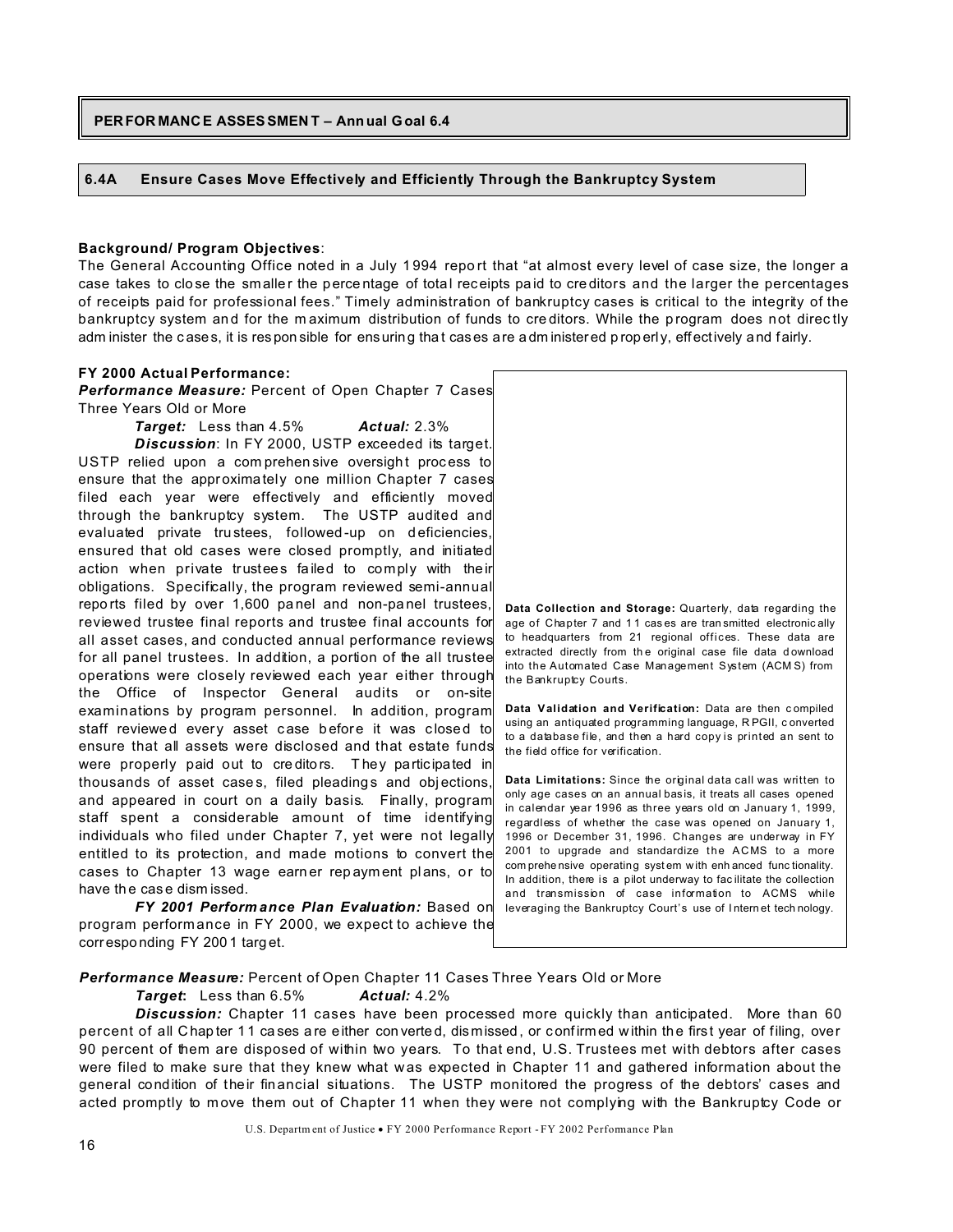were unable to reorganize. Based upon the success of these actions, the program will continue to forge ahead using th ese strategies in FY 20 01 an d FY 20 02 an d imp rove perform ance.

**Public Benefit:** USTP efforts resulted in reducing the number of Chapter 7 cases in excess of three years old to 4,987 (out of 218,285 open Chapter 7 cases) and 302 Chapter 11 cases (out of 7,271 open Chapter 11 cases). Reducing lingering cases in the system offers the best chance to ensure estate a ssets and disbursem ents will be pro perly paid to cre ditors.

*FY 2001 Performance Plan Evaluation:* Based on program performance in FY 2000, we expect to achieve the c orrespon ding FY 2001 targ et.

#### **Strat egies and Initiative s to Ach ieve the FY 2002 Goa l:**

In FY 2002, DOJ will continue to emphasize the timely administration of bankruptcy cases and will meet projected increases in all chapter fillings while maintaining the percentage of "old" cases to less than 3.8 percent and 5.5 percent for Chapter 7 and 11 cases respectively. The program will accomplish these objectives through a comprehensive oversight process whereby it audits and evaluates the trustees, follows-up on deficiencies, ensures that old cases are closed prom ptly, and initiates action when the trustees fail to comply with their obligations. USTP will continue to work closely with Chapter 7 panel trustees and Chapter 12 and 13 standing trustees to ensure that cases are moved efficiently and effectively through the bankruptcy system. The program looks to identify non-performing trustees, removes them from the panel, and monitors their remaining workload to ensure that cases are closed-out in a timely m anner.

#### **Crosscutting Activities:**

The USTP will look for insight from trustees, the Am erican Bank ruptcy Institute, and the National Association of Bankruptcy Trustees as to what constitutes effective case administration and as resources for providing effective bank ruptcy related training for both pro gram em ployees an d trustees.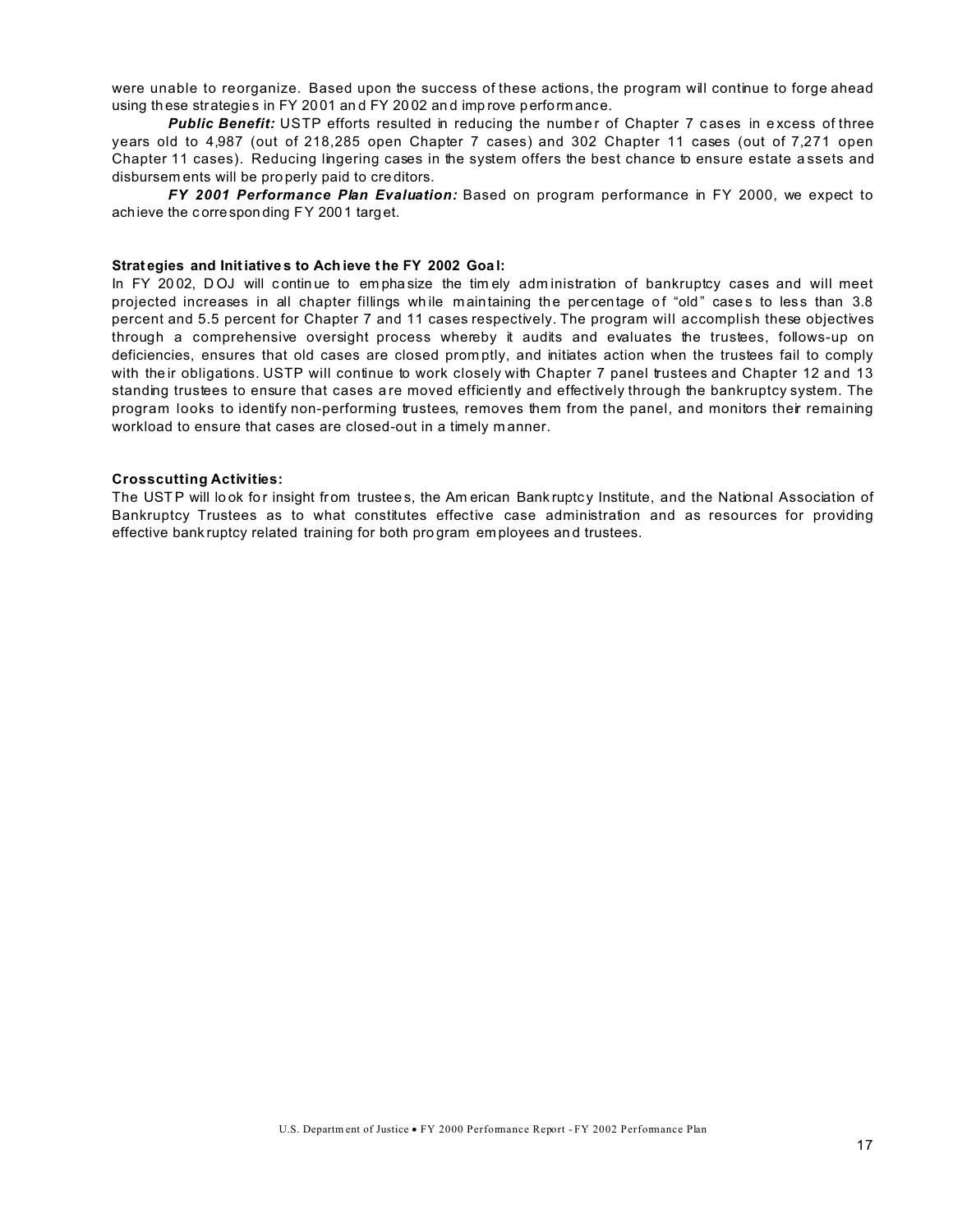# **Background/ Program Objectives**:

USTP was established nationwide in 1986 to separate the administrative functions from the judicial responsibilities of the bankruptcy courts and to bring accountability to the bankruptcy system. USTP acts as the "watchdog" of the bankruptcy system and is responsible for ensuring that the more than \$4 billion in bankruptcy estate assets that flow th rough the system annually are properly handled. There fore, while protecting the rights

of the debtors, USTP must maximize the return of estate assets to creditors. USTP accomplishes these goals by continuing to review methods to reduce professional fees in bankruptcy and ensuring that the expenses of administering a case are actual and necessary, as specified by statute. USTP also monitors cases to ensure that conflicts of interest are not present. Every dolla r that is spent on administrative expenses or professional fees that does not meet the "actual and necessary" test means that one less dollar is returned to creditors. Dissipation of estate assets to excess ive fees undermines the integrity of our bankruptcy system.

# **FY 2000 Actual Performance:**

**Performance Measure:** Percent of Funds to C reditors for Chapter 7 Asset Cases Closed

*Target:* 50**%** *Actual:* 56.7**%** (through June 2000)

*Performance Measure:* Distribution of Funds to Creditors *Target:* Not Projected

*FY 1999 Actual:* Chapter 7: \$941,475,347 Chapter 12: \$38,296,000 Chapter 13: \$2,824,000,000

*Discussion:* The program tracked the cost of trustee operations as a p erce nt of fu nds d istributed to creditors, objections to compensation and fees filed, and motions to surcharge filed. In addition, the Form 4, Distribution Report for Closed Asset Cases, enhanced the administration and oversight of distributions in Chapter 7 cases. This form helped trustees to identify specific distributions in closed asset cases. It also assisted the U.S. Trustees in overse eing the adm inistration of cases, and enabled the prog ram to provide more accurate and reliable information regarding distributions to creditors. The program distributed 56.7% Chapter 7 Assets to Creditors. Data on Chapter 12 and 13 distributions for FY 2000 will be available in April 2001.

*Public Benefit:* Through the oversight and guidance of the USTP, a total of \$95 9,221,047 in Chapter 7 assets was distributed to creditors. In addition, \$38,296,000 in Chapter 12 disbursements and \$2,824,000,000 in Cha pter 1 3 disbu rsem ents we re pa id to creditors in 1999.

*FY 2001 Performance Plan Evaluation:* Based on program performance in FY 2000, we expect to achieve the co rresp onding FY 2001 targe t.

Data Collection and Storage: The data are collected on an annual or sem iannual basis. For Chapter 7 cases, the USTP receives trustee distributions reports as p art of the Final Account on each C hapter 7 cas e closed du ring the year. Chapter 12 data are pulled from the standing trustee's ann ual report and submitted to the program after the close of the calendar year. Sim ilarly, data regarding standing Chapter 13 creditors are gathered from the standing chapter 13 trustee's annual report, but on a fiscal year bas is rather than a calendar year basis.

Data Validation and Verification: Data on these annual reports are self-reported by the trustees. However, each trustee must s ign the report, certifying its accuracy. In the case of the Chapter 13 standing trustees, each report must be audited by an independent audit firm.

**Data Limitations:** Actual data is reported by C Y and will not be available until the following March for Chapter 7 and April when the audit is com pleted. Ou t-year performance cannot be accu rately projected as the USTP has no reliable method of calculating the disbursements of future bankruptcy cases.